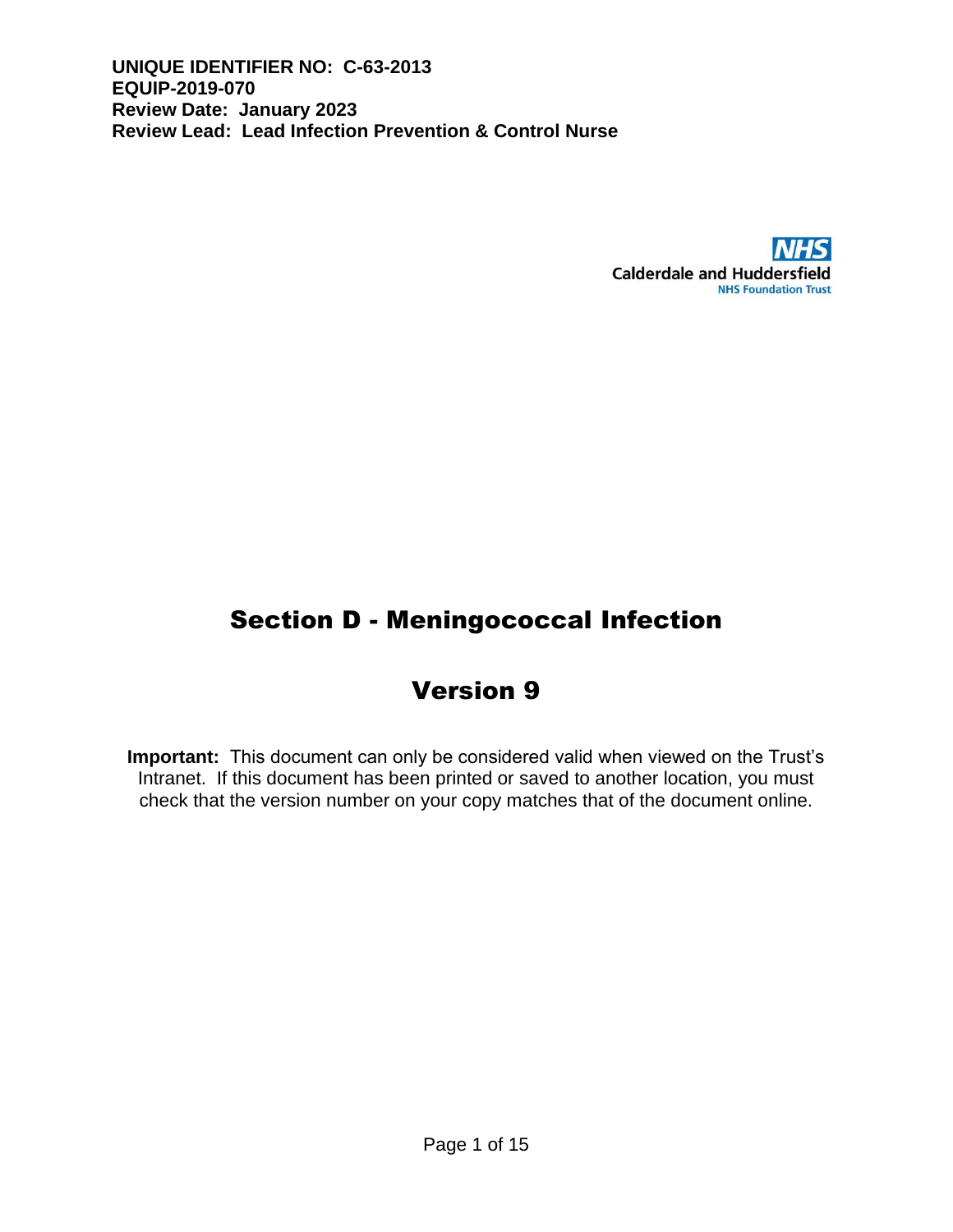| <b>Document Summary Table</b>                        |                                                                       |                                                 |                                            |                                                           |               |  |  |
|------------------------------------------------------|-----------------------------------------------------------------------|-------------------------------------------------|--------------------------------------------|-----------------------------------------------------------|---------------|--|--|
| <b>Unique Identifier Number</b>                      |                                                                       | C-63-2013                                       |                                            |                                                           |               |  |  |
| <b>Status</b>                                        |                                                                       | <b>Ratified</b>                                 |                                            |                                                           |               |  |  |
| <b>Version</b>                                       |                                                                       | 9                                               |                                            |                                                           |               |  |  |
| <b>Implementation Date</b>                           |                                                                       |                                                 | January 2003                               |                                                           |               |  |  |
| <b>Current/Last Review</b>                           |                                                                       |                                                 |                                            | January 2011, January 2013, January 2015, January         |               |  |  |
| <b>Dates</b>                                         |                                                                       | 2017, January 2020                              |                                            |                                                           |               |  |  |
| <b>Next Formal Review</b>                            |                                                                       | January 2023                                    |                                            |                                                           |               |  |  |
| <b>Sponsor</b>                                       |                                                                       |                                                 | Director of Infection Prevention & Control |                                                           |               |  |  |
| <b>Author</b>                                        |                                                                       | <b>Infection Prevention &amp; Control Nurse</b> |                                            |                                                           |               |  |  |
| <b>Where available</b>                               |                                                                       | <b>Trust Intranet</b>                           |                                            |                                                           |               |  |  |
| <b>Target audience</b>                               |                                                                       |                                                 | <b>All Staff</b>                           |                                                           |               |  |  |
| <b>Ratifying Committee</b>                           |                                                                       |                                                 |                                            |                                                           |               |  |  |
| <b>Executive Board</b>                               |                                                                       |                                                 |                                            |                                                           | 19 March 2020 |  |  |
| <b>Consultation Committee</b>                        |                                                                       |                                                 |                                            |                                                           |               |  |  |
| <b>Committee Name</b>                                |                                                                       |                                                 |                                            | <b>Committee Chair</b>                                    | <b>Date</b>   |  |  |
| <b>Infection Prevention &amp; Control</b>            |                                                                       |                                                 |                                            | <b>Consultant Microbiologist/ Director</b>                | January 2020  |  |  |
| Committee                                            |                                                                       |                                                 |                                            | of Infection Prevention & Control                         |               |  |  |
| <b>Other Stakeholders Consulted</b>                  |                                                                       |                                                 |                                            |                                                           |               |  |  |
|                                                      |                                                                       |                                                 |                                            | All members of Infection Prevention and Control Committee |               |  |  |
|                                                      |                                                                       |                                                 |                                            | Does this document map to other Regulator requirements?   |               |  |  |
| Regulator standards/numbers etc<br>Regulator details |                                                                       |                                                 |                                            |                                                           |               |  |  |
| N/A                                                  |                                                                       |                                                 |                                            |                                                           |               |  |  |
| <b>Document Version Control</b>                      |                                                                       |                                                 |                                            |                                                           |               |  |  |
| Version 9                                            | Checked and updated current guidance, including definitions of cases, |                                                 |                                            |                                                           |               |  |  |
|                                                      | contacts, and adding a section for the management of contacts in the  |                                                 |                                            |                                                           |               |  |  |
|                                                      | hospital. The policy in brief has been moved to the appendices.       |                                                 |                                            |                                                           |               |  |  |
| Version 8                                            | Amendment made to mask use for aerosol generating procedures.         |                                                 |                                            |                                                           |               |  |  |
| Version 7                                            | <b>Updated Name of Proper Officer</b>                                 |                                                 |                                            |                                                           |               |  |  |
|                                                      | Updated link to Notifiable Diseases Policy. Symptoms added.           |                                                 |                                            |                                                           |               |  |  |
| Version 6                                            | Amendment to section 12 - Chemoprophylaxis updated to latest          |                                                 |                                            |                                                           |               |  |  |
|                                                      | prescribing information. All contact numbers updated.                 |                                                 |                                            |                                                           |               |  |  |
| Version 5                                            | Amendment April 2014                                                  |                                                 |                                            |                                                           |               |  |  |
|                                                      | Section 7 - Admission management and mask use has been updated        |                                                 |                                            |                                                           |               |  |  |
|                                                      | to reflect current guidance                                           |                                                 |                                            |                                                           |               |  |  |
| Version 4                                            | Includes reference to the updated Health Protection Agency Guidance   |                                                 |                                            |                                                           |               |  |  |
|                                                      | for the Public Health Management of Meningococcal Disease (updated    |                                                 |                                            |                                                           |               |  |  |
|                                                      | March 2012)                                                           |                                                 |                                            |                                                           |               |  |  |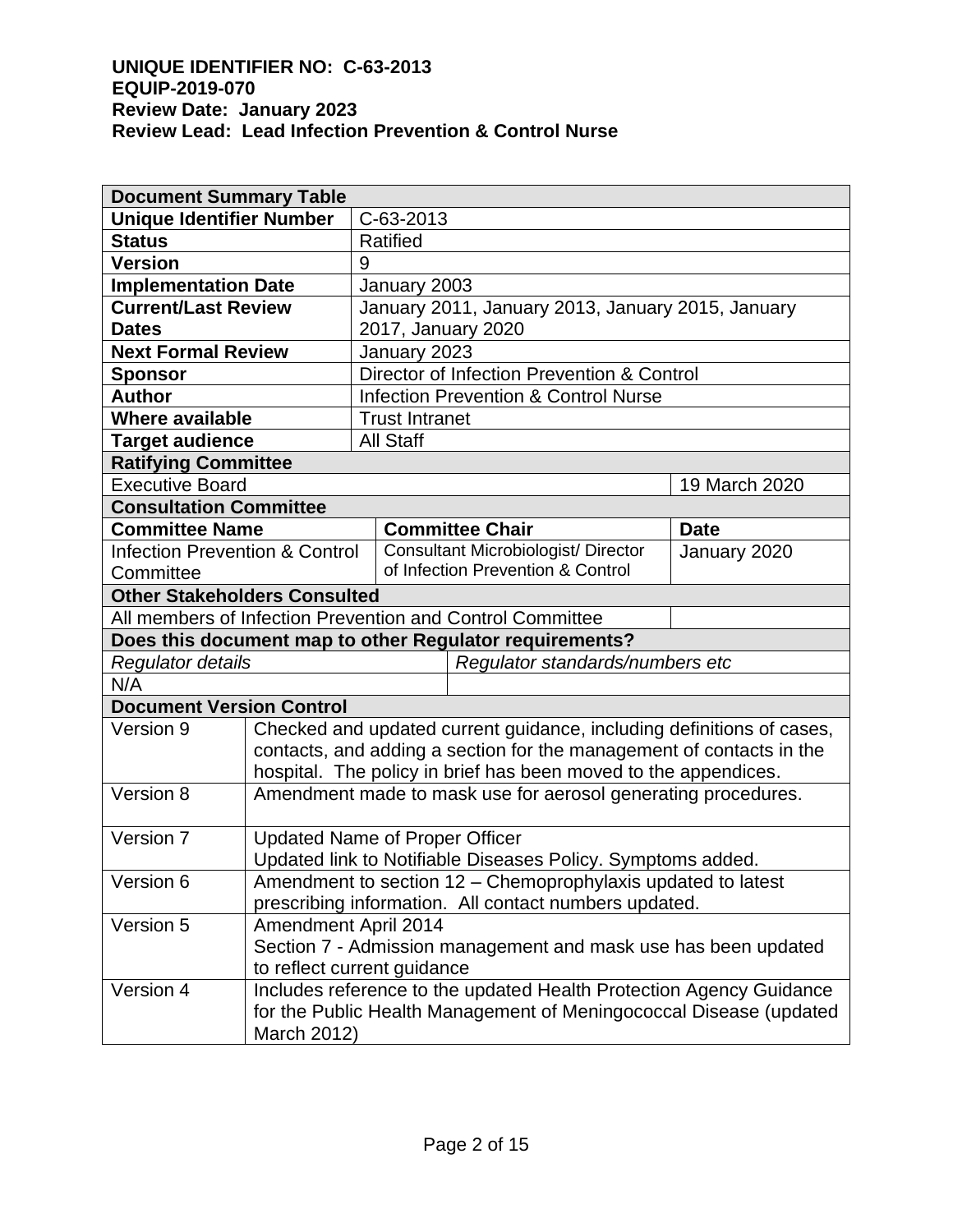## **Contents**

#### **Section Page**

|                | Introduction                                   |    |
|----------------|------------------------------------------------|----|
| $\overline{2}$ | <b>Purpose and Recommendations</b>             |    |
| 3              | <b>Definitions</b>                             | 5  |
| 4              | Duties (Roles and responsibilities)            | 5  |
| 5              | Symptoms and case definition                   | 5  |
| 6              | <b>Pre-Admission Management</b>                |    |
|                | <b>Hospital Admission Management</b>           |    |
| 8              | <b>Contact Definition and Chemoprophylaxis</b> |    |
| 9              | Training and Implementation                    | 9  |
| 10             | <b>Trust Equalities Statement</b>              | 10 |
|                | Reference and useful contact details           | 10 |

## **Appendices**

| Checklist for Suspected/Confirmed Meningococcal Infection | 11  |
|-----------------------------------------------------------|-----|
| Record of contacts                                        | 13. |
| Policy in brief                                           | 14  |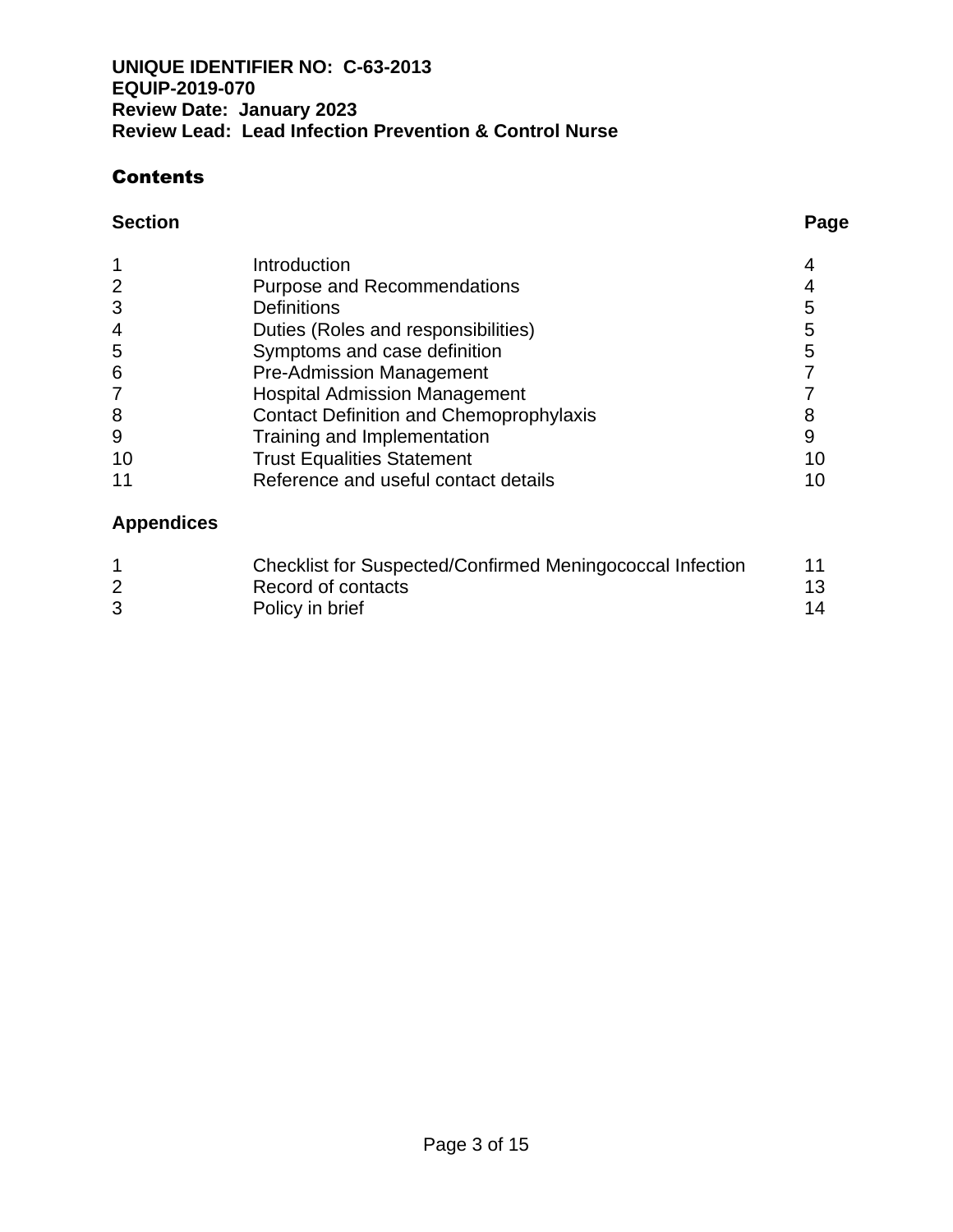## 1. Introduction

Neisseria *meningitidis* (meningococcus) is a cause of bacterial meningitis and septicaemia, an infection of the surface of the brain (meninges). Most invasive meningococcal infections in the UK are currently caused by the group B stain although group W strains are becoming more prevalent. In children and young people aged 3 months or older, the most frequent causes of bacterial meningitis include meningococcus, *Streptococcus pneumoniae* (pneumococcus) and *Haemophilus influenzae* type b (Hib). These organisms can occur normally in the upper respiratory tract without causing infection but and can cause invasive disease.

Humans are the only known reservoir for the meningococcus bacterium. Around 10% of the population carries the meningococcus in the back of their throat or nose without causing any illness. It is transmitted from person to person by inhaling respiratory secretions from the mouth and throat or by direct contact (kissing). Close and prolonged contact is usually needed for transmission. Many people recover without complications, however: 10% of cases are fatal and longterm complications include loss of limbs, hearing loss, loss of sight, memory problems, and balance problems

Recommendations within this policy have been made in conjunction with Public Health England (PHE) 'Guidance for Public Health Management of Meningococcal Disease in the UK (PHE 2019) and NICE Guidance 2015.

### **1.1 Key points**

Meningococcal disease can cause meningitis or septicaemia. It is a very serious infection that requires an immediate response, including:

- Give IM or IV benzylpenicillin at the earliest opportunity
- Rapid transfer to hospital irrespective of whether antibiotics given or not.
- Isolation under respiratory precautions until 24hrs of appropriate antibiotics with clinical improvement seen
- Staff with an exposure of their mouth/nose directly to large particle droplets/secretions from the patient's respiratory tract are to report to occupational health

## 2. Purpose and Recommendations

 The purpose of this policy is to provide CHFT staff with comprehensive guidance and recommendations for the control of meningococcal disease in conjunction with PHE and NICE guidance (2015).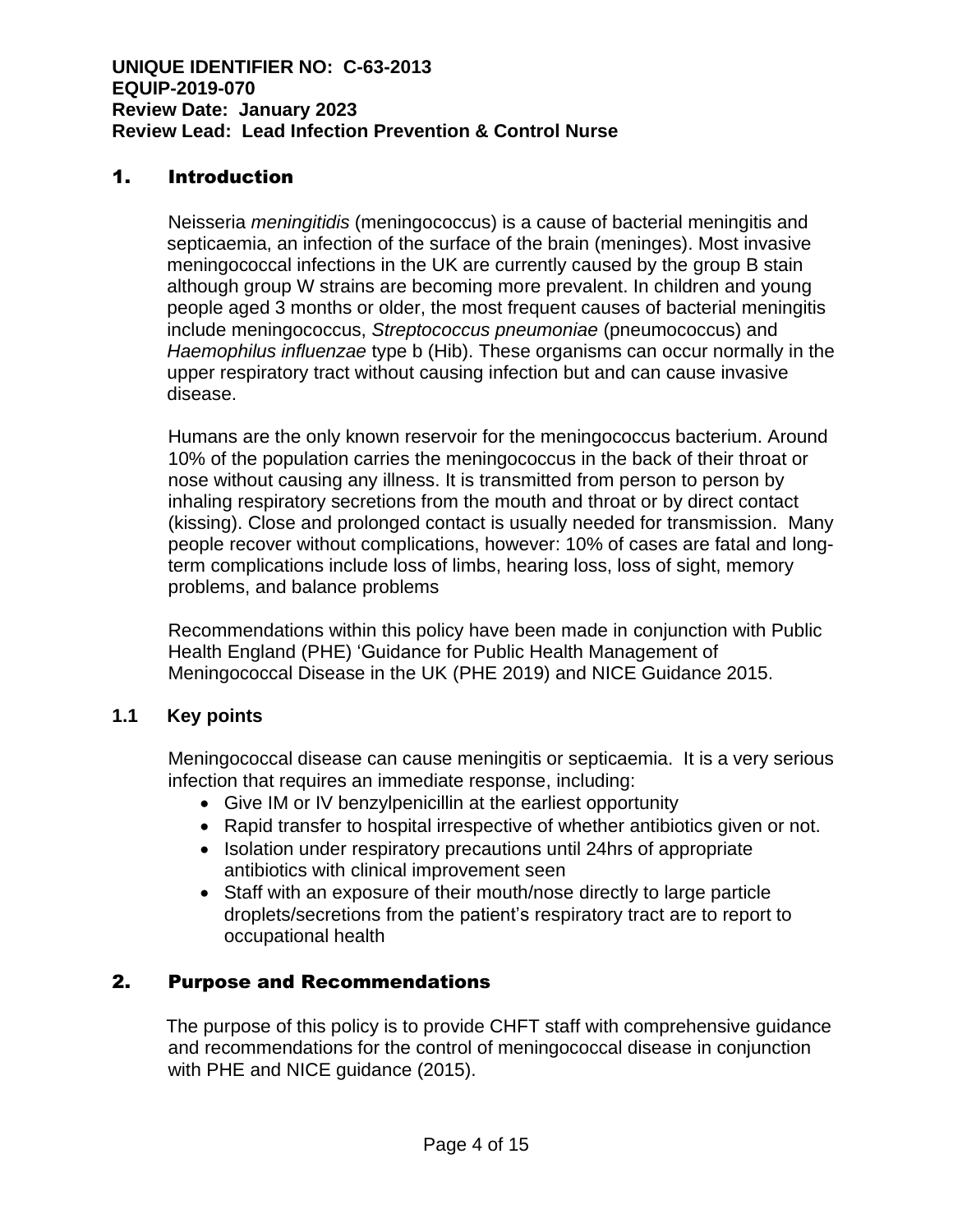### 3. Definitions

PHE – Public Health England CCDC – Consultant in Communicable Diseases IPCN – Infection Prevention and Control Nurse PCR – Polymerase chain reaction CSF – Cerebrospinal fluid

## 4. Duties (Roles and responsibilities)

**The Chief Executive** is responsible for ensuring that there are effective infection control arrangements in the Trust.

**Public Health England** is responsible for ensuring adequate disease prevention, surveillance programmes and the prevention of secondary spread.

- Following notification, PHE will ascertain case contacts, give advice/information and ensure they receive prophylaxis.
- PHE will inform appropriate community staff as required and ensure further follow up in schools or nurseries is completed as necessary.
- PHE will offer support as required.

**Infection Prevention and Control Team including Medical Microbiologists**  are responsible for advice and support to clinical and support staff involved in the management of a case of meningococcal infection and for maintaining this policy

**Area managers and ward staff** are responsible for their own practice, keeping up to date with IPC training and being aware of and following the content of this policy.

### 5. Symptoms and case definition

Symptoms can develop within hours. Someone with the disease will become very ill, though not all the symptoms will occur at once. In children and adults' symptoms can include:

Sudden onset of high fever, a severe headache, photophobia, vomiting, painful joints, fitting, drowsiness that can deteriorate into a coma

### **Symptoms are harder to identify in babies but include:**

- a fever while the hands and feet are cold
- high pitched moaning or whimpering
- blank staring, inactivity, hard to wake up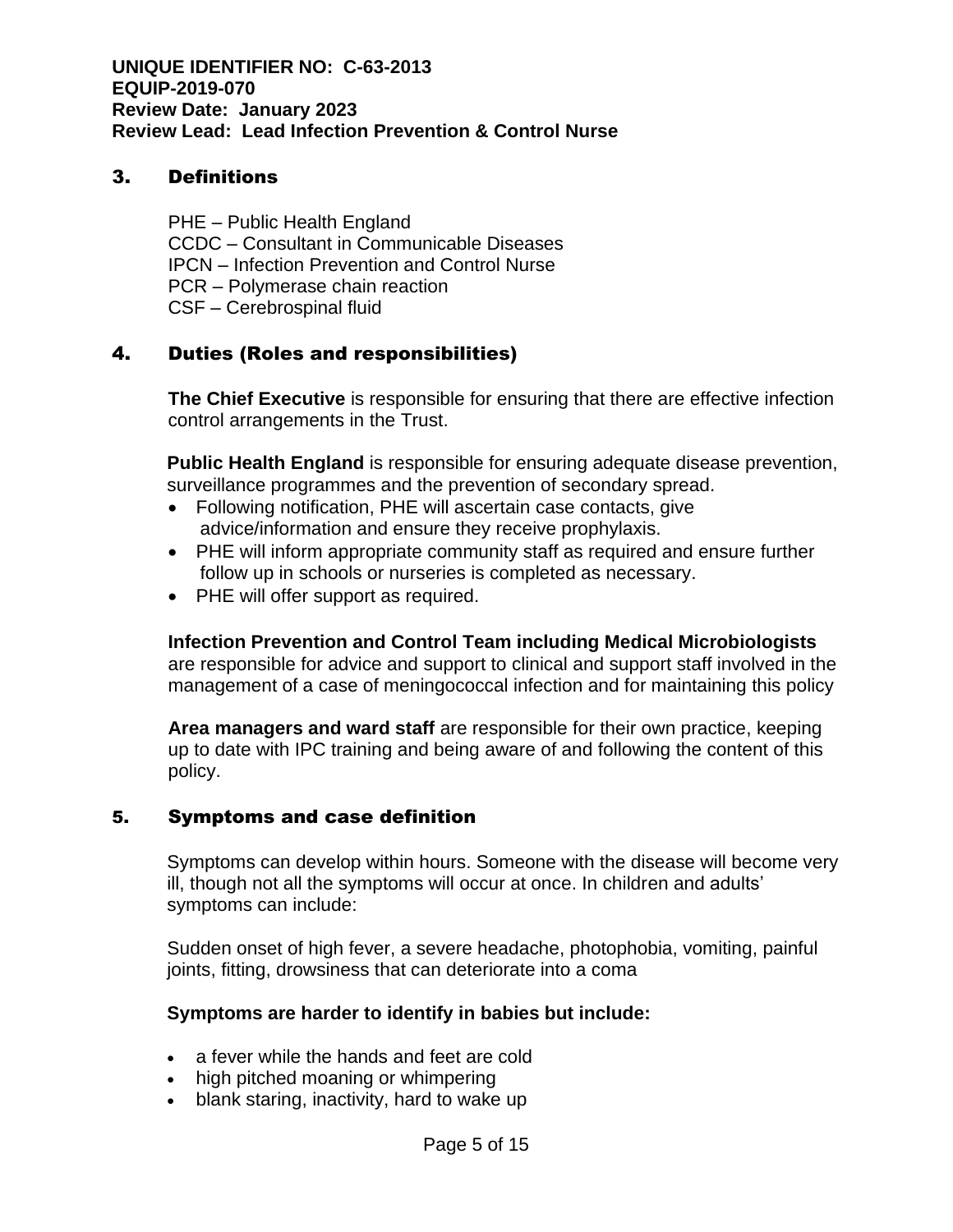- poor feeding
- neck retraction with arching of the back
- pale and blotchy complexion
- septicaemia if the bacteria enter the bloodstream. A characteristic rash develops and may start as a cluster of pinprick blood spots under the skin, spreading to form bruises under the skin. The rash can appear anywhere on the body. It can be distinguished from other rashes by the fact that it does not fade when pressed under the bottom of a glass (the tumbler test).

### **5.1 Case Definition**

In order to ensure the appropriate public health action is taken it is essential to define the case. Please refer to page 18 within the PHE national guidance [\(2019\)](https://assets.publishing.service.gov.uk/government/uploads/system/uploads/attachment_data/file/829326/PHE_meningo_disease_guideline.pdf)

#### **Confirmed case:**

Clinical diagnosis of meningitis, septicaemia or other invasive disease (e.g. orbital cellulitis, septic arthritis) **AND** at least one of:

- Neisseria meningitidis isolated from a normally sterile site
- gram negative diplococci identified in a normally sterile site
- meningococcal DNA in a normally sterile site
- meningococcal antigen in blood, CSF or urine

Although not meeting the definition of a confirmed case, meningococcal infection of the conjunctiva is considered an indication for public health action (i.e. treatment for the case and antibiotic prophylaxis for close contacts, but not vaccination) because of the high immediate risk of invasive disease.

#### **Probable case**

- clinical diagnosis of meningitis or septicaemia or other invasive disease where an experienced member of the Health Protection Team, in consultation with the physician and/or microbiologist, considers that meningococcal infection is the most likely diagnosis
- in cases of meningitis or septicaemia with clinical and laboratory evidence of bacterial infection but where the causative pathogen is not known, meningococcal disease should be considered in the differential diagnosis, especially in previously healthy children and young adults; where Neisseria meningitidis could be responsible and there is no alternative diagnosis at that time, the case should be considered as "probable"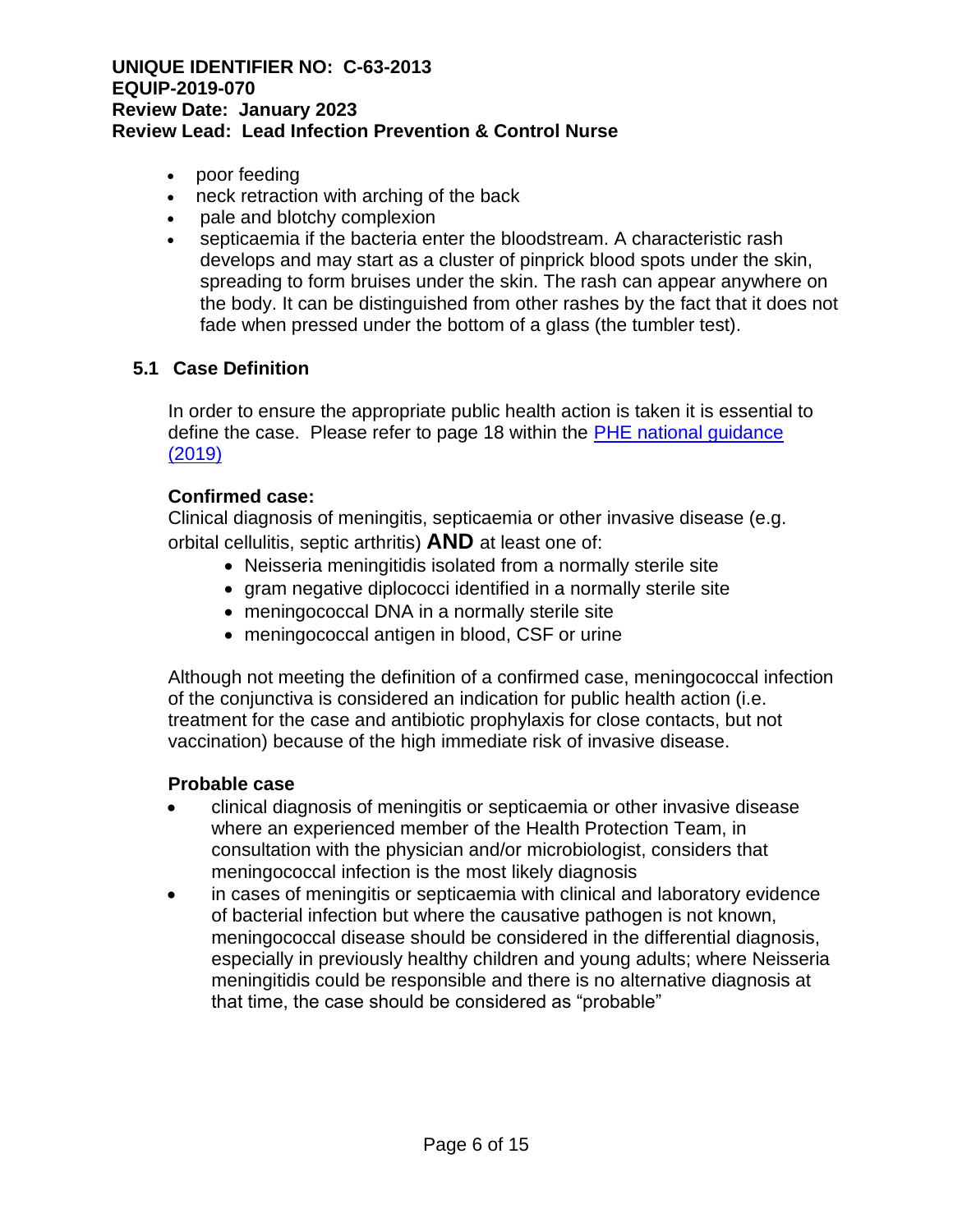## 6. Pre-Admission Management of suspected bacterial meningitis and meningococcal septicaemia

It is vital that healthcare staff transfer anyone with suspected bacterial meningitis or suspected meningococcal septicaemia to secondary care as an emergency by telephoning 999 (NICE Guidance, 2015).

## 7. Hospital Admission Management

The following action is indicated for confirmed or strongly suspected cases of meningococcal meningitis or meningococcal septicemia (see check list on the intranet and at appendix 1)

### **7.1 Immediate dose of iv/im benzylpenicillin (NICE 2015)**

- o Adults and children aged 10 years or over 1.2 g
- o Children aged 1 to 9 years 600 mg
- o Children aged under 1 year 300 mg

### **7.2 Take appropriate diagnostic specimens (PHE 2019)**

The following specimens should be collected on admission to hospital from all patients when Meningococcal infection is included in the differential diagnosis:

- Blood for culture
- Blood for PCR
- CSF for microscopy, culture, PCR.
- Aspirate from other sterile sites suspected of being infected (e.g. joints) for microscopy, culture, PCR
- Nasopharyngeal (throat) swab normally taken through the mouth
- Lumbar puncture should not be done where contraindicated and should be delayed until the patient's condition has been stabilised and assessment made to rule out raised intracranial pressure. Where the patient has meningococcal sepsis as opposed to meningitis, lumbar puncture is not necessary.

NB Where appropriate, specimens should be taken to check for alternative diagnoses e.g. nasopharyngeal swabs and stool for viral culture.

### **Cases due to rare serogroups or recurrent infection**

In children and young adults with meningococcal disease caused by rare serogroups or recurrent infection due to any serogroup, the CCDC should discuss immunological investigation with the physician.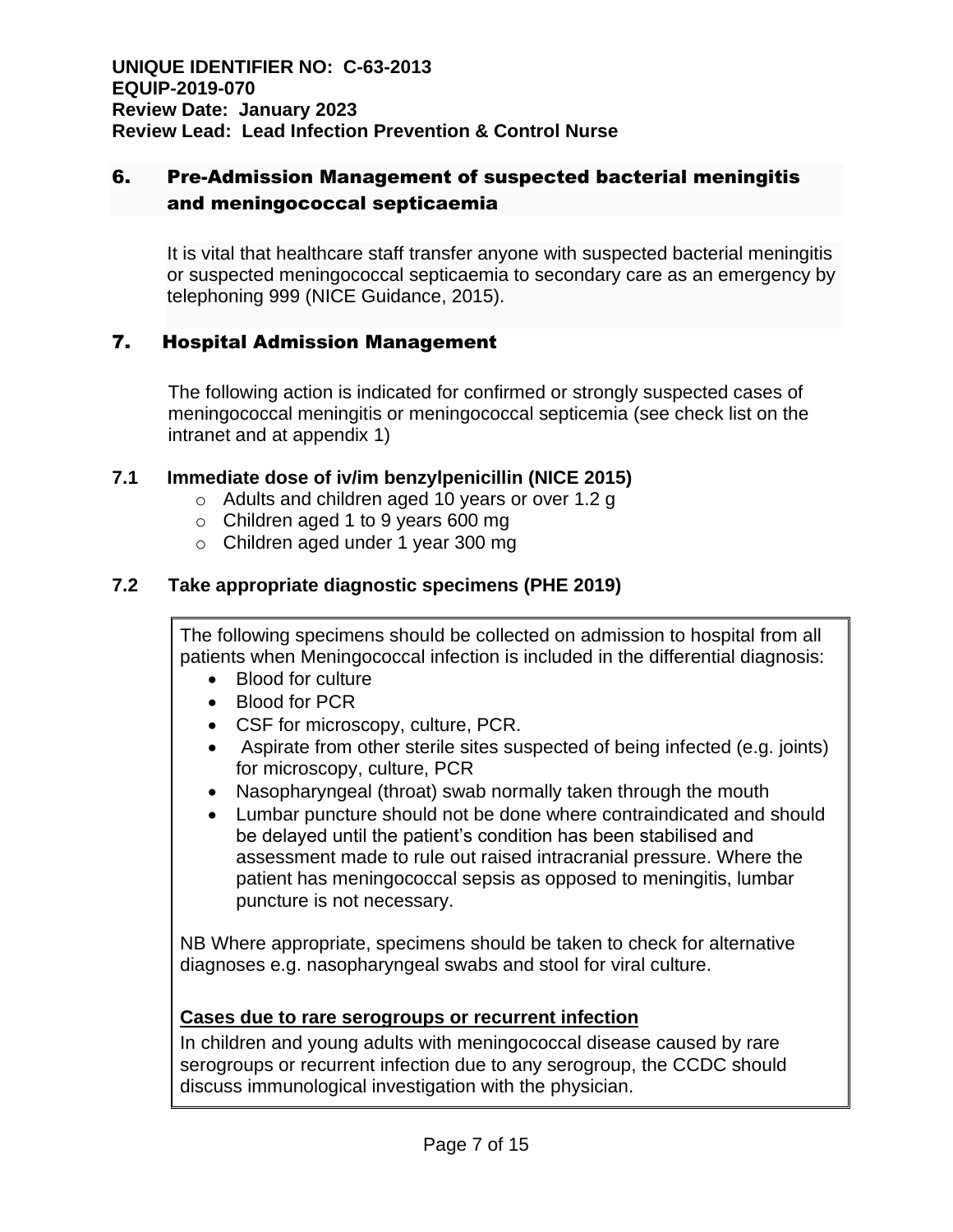#### **7.3 Isolate:**

**F**ollow respiratory precautions for a minimum of 24 hours after commencement of appropriate antibiotic therapy**.** Non-bacteraemia meningococcal pneumonia may carry a small risk of transmission especially in immunocompromised.

• **A surgical face mask** should be worn by HCW's for all activity within 1 metre of the patient (on entering the room) in the first 24 hours of appropriate systemic antibiotics, as the patient is potentially infectious within this time. The use of a closed suction system is also recommended.

#### **7.4 Communicate:**

**Notify** the **proper officer of the local authority urgently** on suspicion of meningitis or meningococcal septicaemia, by calling PHE on 0113 3860300 (Out of hours 0114 3049843).

**Inform a consultant microbiologist** during daytime hours. If clinical advice is required out of hours, please contact the consultant microbiologist via switchboard.

### 8. Contacts: Definition and Chemoprophylaxis (PHE 2019)

 Chemoprophylaxis should be issued to contacts of a case. Although the risk to contacts is low, the highest risk is to people who live in the same household. Chemoprophylaxis will not halt incubating disease but aims to reduce the risk of invasive disease by eradicating carriage in the group of close contacts at highest risk. It may act in 2 ways:

- By eradicating carriage from established carriers who pose a risk of infection to others (onward transmission).
- By eradicating carriage in those who have newly acquired the invasive strain and who may themselves be at risk.

Contacts are addressed in two categories: Household and staff.

**8.1 Household contacts are:** those living in the same household, plus any close contact 'partner' outside the household.

Where the index case is a child, the parents/siblings may be prescribed chemoprophylaxis by the ward (outpatient prescription) where appropriate. If this is not appropriate, they must be directed to attend their GP.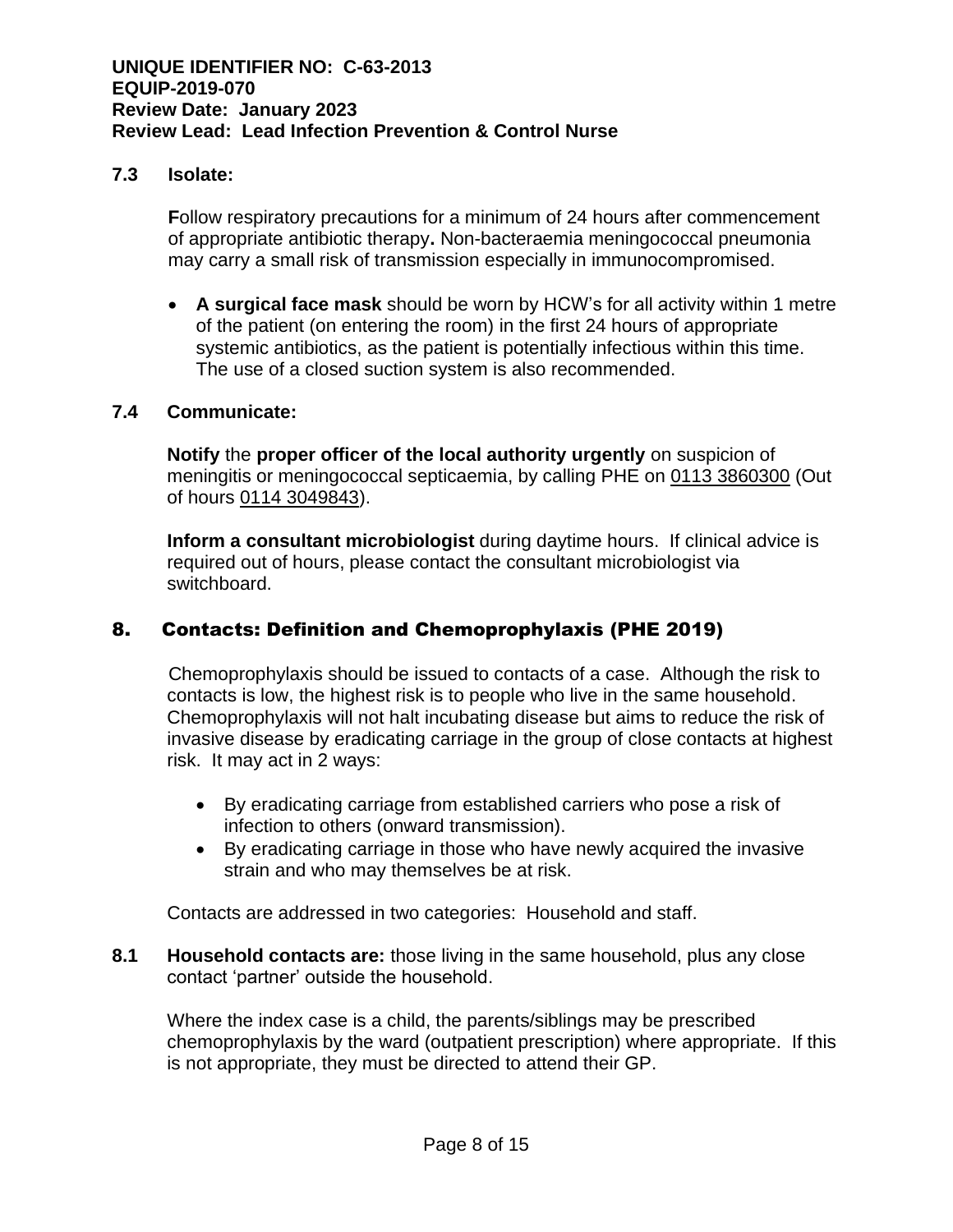For adults, where a family member is staying with the index case the ward can also prescribe chemoprophylaxis (outpatient prescription) for the family member. Other household contacts are to be directed to attend their GP.

**8.2 Staff contacts are:** those who have had exposure of their mouth/nose directly to large particle droplets/secretions from the patient's respiratory tract during acute illness until 24 hours of systemic antibiotics have been completed.

Exposure of the eyes to respiratory droplets is not considered an indication for prophylaxis, though staff should seek early treatment if conjunctivitis should develop within ten days of exposure.

Contact identification is the responsibility of the ward manager/nurse in charge with support from occupational health. Chemoprophylaxis should be given **within 12 hours of exposure.** The doctor responsible for the patient should issue the prescription (outpatient prescription), after discussion with the Consultant Microbiologist. Ciprofloxacin 500 mg as a single dose is the preferred drug for chemoprophylaxis. (Appendix 3).

- **8.3 Prescribing:** Detailed prescribing information is available in the BNF or via medicines information on telephone (15) 4356. Also [www.medicines.org.uk.](http://www.medicines.org.uk/)
- **8.4 Documentation and retention of contact details:** Complete and retain the contact information sheet (Appendix 2). **These details need to be forwarded to PHE via a secure email – [phe.yorkshirehumber@nhs.net](mailto:phe.yorkshirehumber@nhs.net) (all lower case).** Then send this contact form to occupational health.

There may be occasions where PHE or identified Community staff need to know the details of contacts of a case. There should be no hindrance to the necessary sharing of information. In the event of any doubt contact the following via the hospital switchboard:

- PHE via out-of-hours service 0114 3049843
- Consultant Microbiologist out-of-hours service

### 9. Training and Implementation

This policy will be available on the Trust Intranet and communicated through existing clinical forums and divisions. Staff awareness will be raised during infection prevention and control training events/updates (all clinical staff including medical staff) and via the Infection Prevention and Control Link Practitioner System.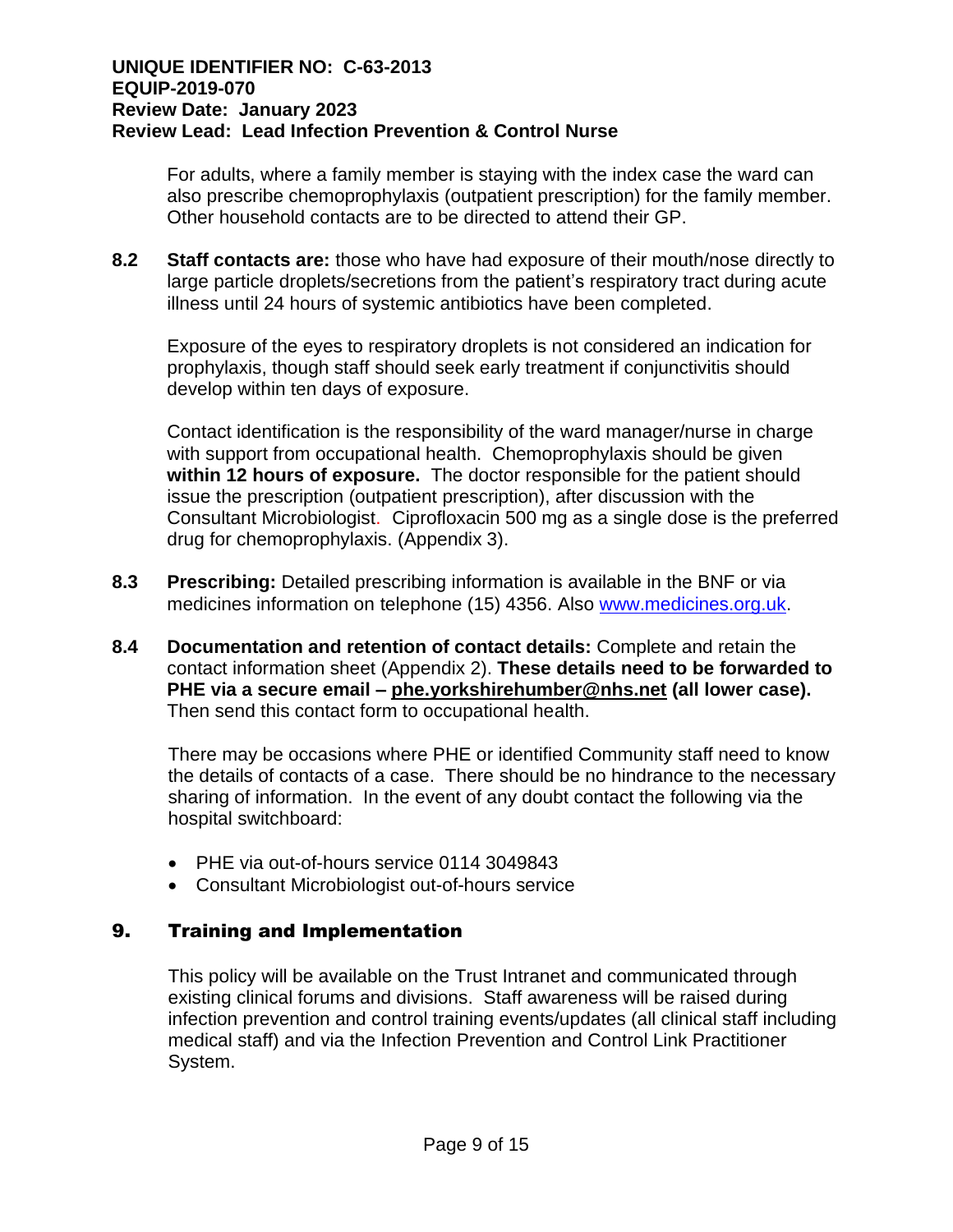## 10. Trust Equalities Statement

Calderdale and Huddersfield NHS Foundation Trust aims to design and implement services, policies and measures that meet the diverse needs of our service, population and workforce, ensuring that none are placed at a disadvantage compared to others. We therefore aim to ensure that in both employment and services no individual is discriminated against by reason of their gender, race, disability, age, sexual orientation, religion or religious/philosophical belief, marital status or civil partnership.

This policy has been through the Trust's EQUIP (Equality Impact Assessment Process) to assess the effects that it is likely to have on people from different protected groups, as defined in the Equality Act 2010.

### 11. Useful Contacts and References

Public Health England On Call: 0114 3049843 Meningitis Now 08088010388 (help desk) Meningitis Research Foundation 08088003344 Medicines Information: BNF for Children

Public Health England: 0113 3860300 (Duty professional line) [www.medicines.org.uk](http://www.medicines.org.uk/)

[Guidance for Public Health management of Meningococcal Disease in the UK.](https://assets.publishing.service.gov.uk/government/uploads/system/uploads/attachment_data/file/829326/PHE_meningo_disease_guideline.pdf)  [Health Protection Agency 2019:](https://assets.publishing.service.gov.uk/government/uploads/system/uploads/attachment_data/file/829326/PHE_meningo_disease_guideline.pdf)

[Immunisation against Infectious Diseases. DH/PHE \(2016\)](https://assets.publishing.service.gov.uk/government/uploads/system/uploads/attachment_data/file/554011/Green_Book_Chapter_22.pdf)

[Meningitis \(bacterial\) and meningococcal septicaemia in under 16s: recognition,](https://www.nice.org.uk/guidance/cg102)  [diagnosis and management. NICE Guidance \(2015\)](https://www.nice.org.uk/guidance/cg102)

[www.meningitis.org](http://www.meningitis.org/)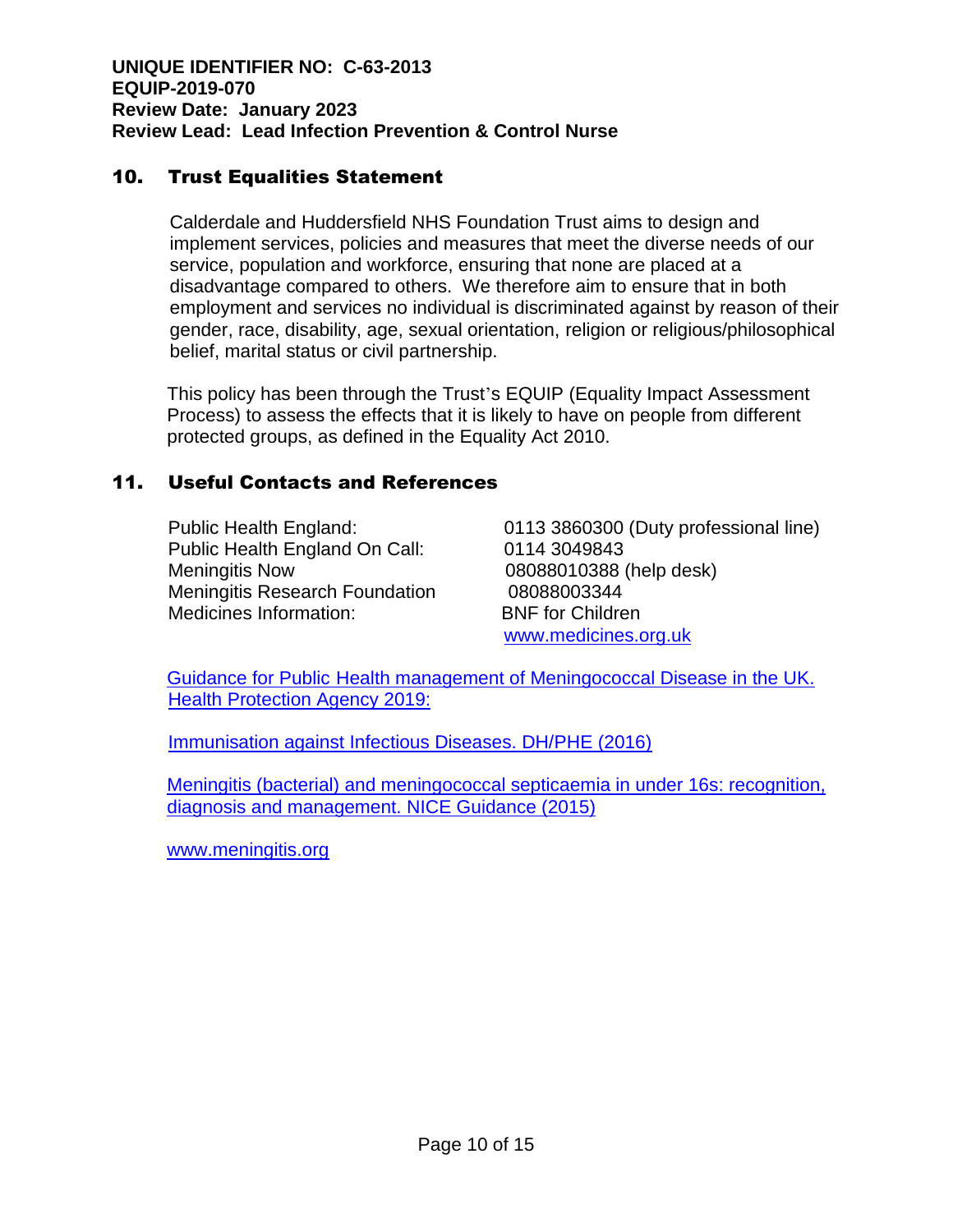#### **APPENDIX 1**

#### **CHECK LIST FOR SUSPECTED/CONFIRMED MENINGOCOCCAL INFECTION**

**NAME OF PATIENT………………………... D.O.B…………………………………...**

**HOSPITAL NO……………………………….HOSPITAL………. WARD…………**

| TIME, DATE,<br><b>INITIALS</b> | <b>COMMENTS</b> |
|--------------------------------|-----------------|
|                                |                 |
|                                |                 |
|                                |                 |
|                                |                 |
|                                |                 |
|                                |                 |
|                                |                 |
|                                |                 |
|                                |                 |
|                                |                 |
|                                |                 |
|                                |                 |
|                                |                 |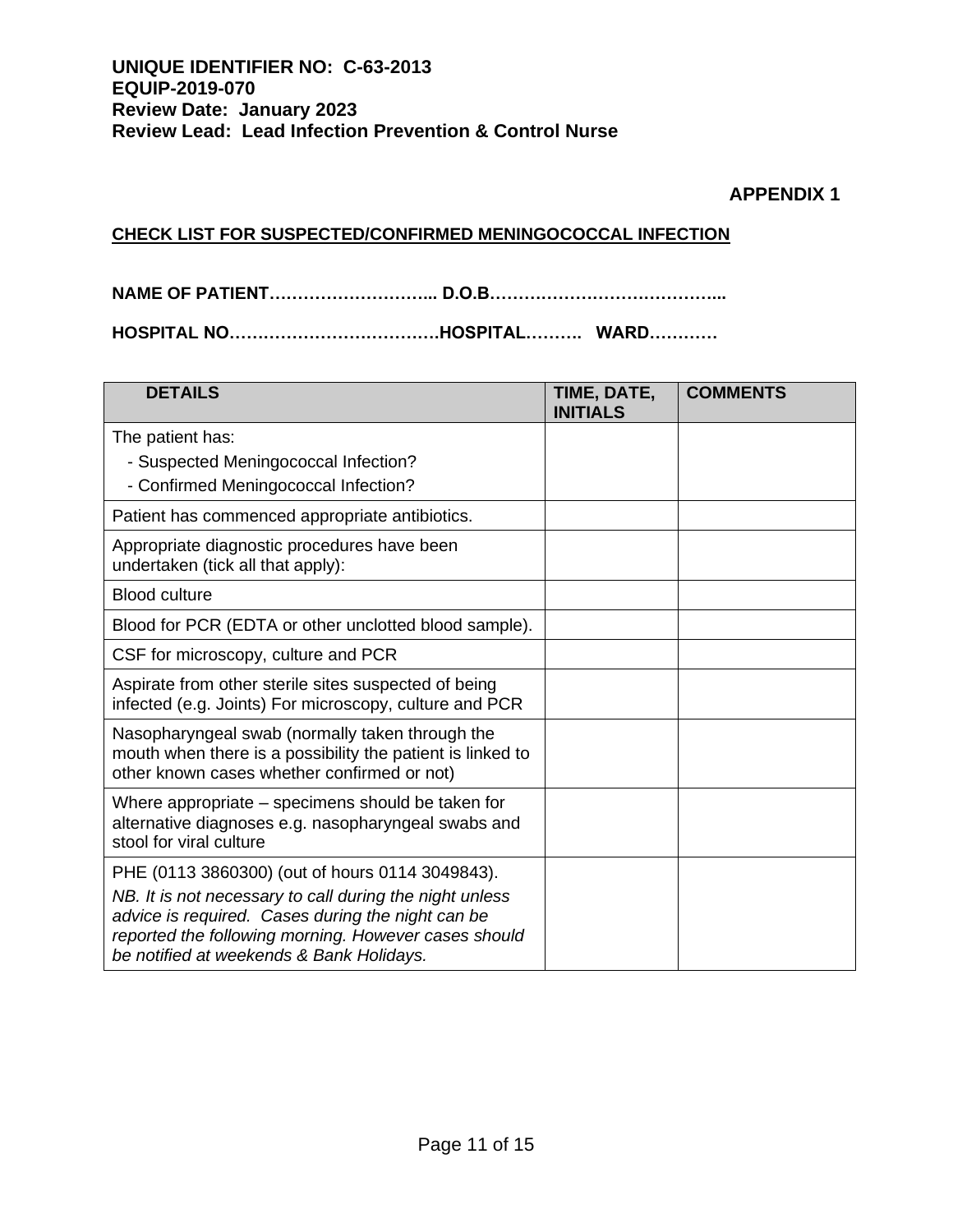| <b>DETAILS</b>                                                                                                     | TIME, DATE,<br><b>INITIALS</b> | <b>COMMENTS</b> |
|--------------------------------------------------------------------------------------------------------------------|--------------------------------|-----------------|
| Consultant Microbiologist informed. (On-call out of<br>hours) via switchboard.                                     |                                |                 |
| NB. It is not necessary to call the microbiologist<br>during the night unless clinical advice is required.         |                                |                 |
| Infection Prevention & Control team informed (during<br>day time hours or message left on answer phone).           |                                |                 |
| List of close contacts obtained and contact forms<br>completed (appendix 2).                                       |                                |                 |
| Permission given to inform the school/nursery<br>involved?                                                         |                                |                 |
| The decision has been made to:                                                                                     |                                |                 |
| 1. Give chemoprophylaxis to contacts                                                                               |                                |                 |
| 2.<br>Not give chemoprophylaxis to contacts                                                                        |                                |                 |
| This decision has been made by:                                                                                    |                                |                 |
| PHE<br>$1_{-}$                                                                                                     |                                |                 |
| 2. Consultant Microbiologist                                                                                       |                                |                 |
| 3.<br><b>Medical Doctor</b>                                                                                        |                                |                 |
| The Medical Doctor has completed Out Patient<br>Prescription for contacts. Please record the doctor's<br>name here |                                |                 |
|                                                                                                                    |                                |                 |
| Prescription taken to pharmacy                                                                                     |                                |                 |
| Prescription collected from pharmacy                                                                               |                                |                 |
| Prescription and information given to contacts                                                                     |                                |                 |
| Contact sheet completed for PHE (Appendix 2)                                                                       |                                |                 |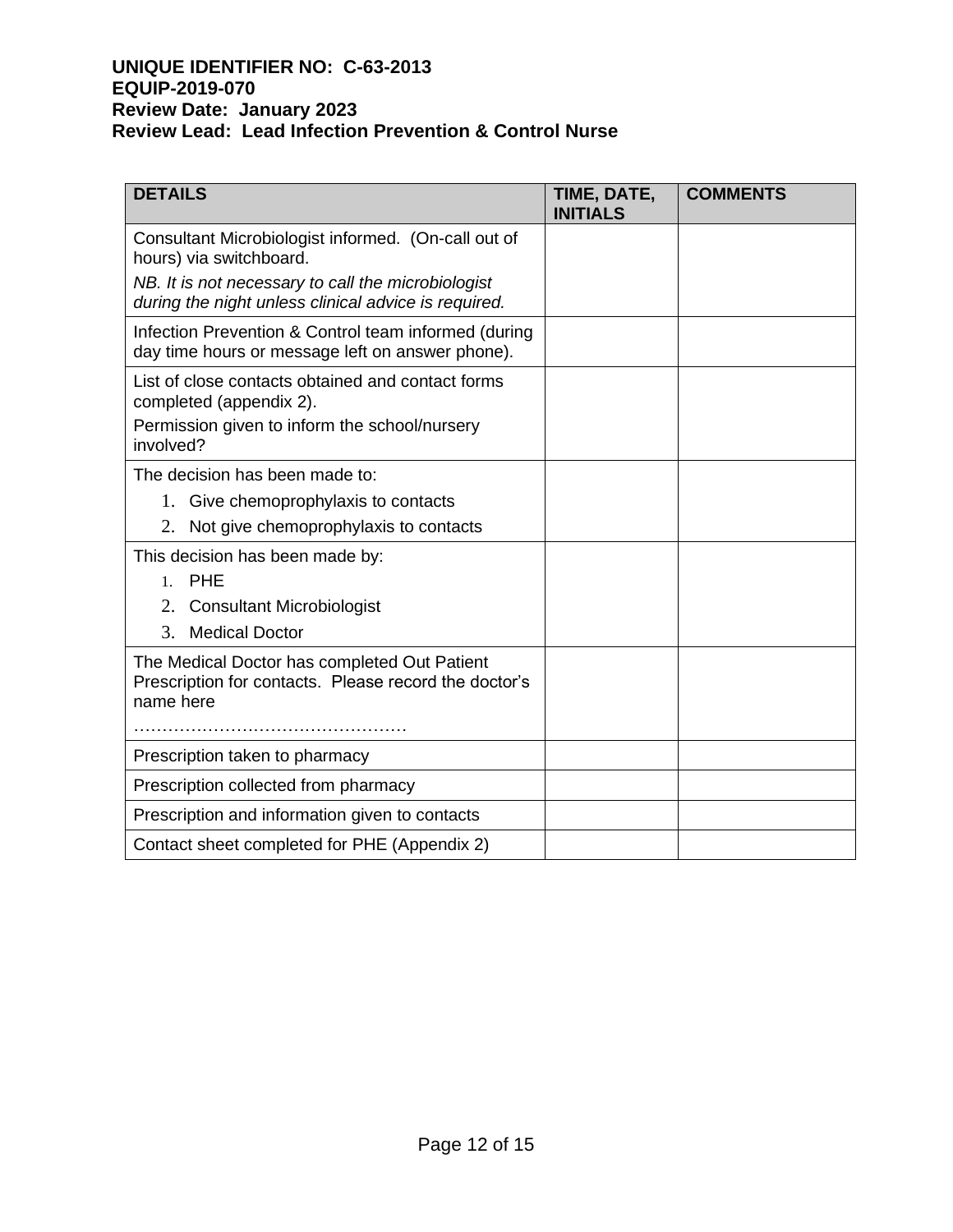

**APPENDIX 2**

# **Record of Contacts**

**Copy**: Patient records Infection Prevention and Control Nurse **Secure email to PHE on [phe.yorkshirehumber@nhs.net](mailto:phe.yorkshirehumber@nhs.net)**

Index Patients Name: MRN No Ward

Patients Address: Date of Birth:

#### **Contacts who received chemoprophylaxis:**

| Name | Address | Date of<br><b>Birth</b> | <b>GP's Name/Address</b> | Patient<br>weight |
|------|---------|-------------------------|--------------------------|-------------------|
|      |         |                         |                          |                   |
|      |         |                         |                          |                   |
|      |         |                         |                          |                   |
|      |         |                         |                          |                   |
|      |         |                         |                          |                   |
|      |         |                         |                          |                   |
|      |         |                         |                          |                   |
|      |         |                         |                          |                   |
|      |         |                         |                          |                   |
|      |         |                         |                          |                   |

## **Once PHE have been informed, send this form to Occupational Health**

Information will be collected into a secure database for audit purposes in accordance with DATA PROTECTION ACT 2018